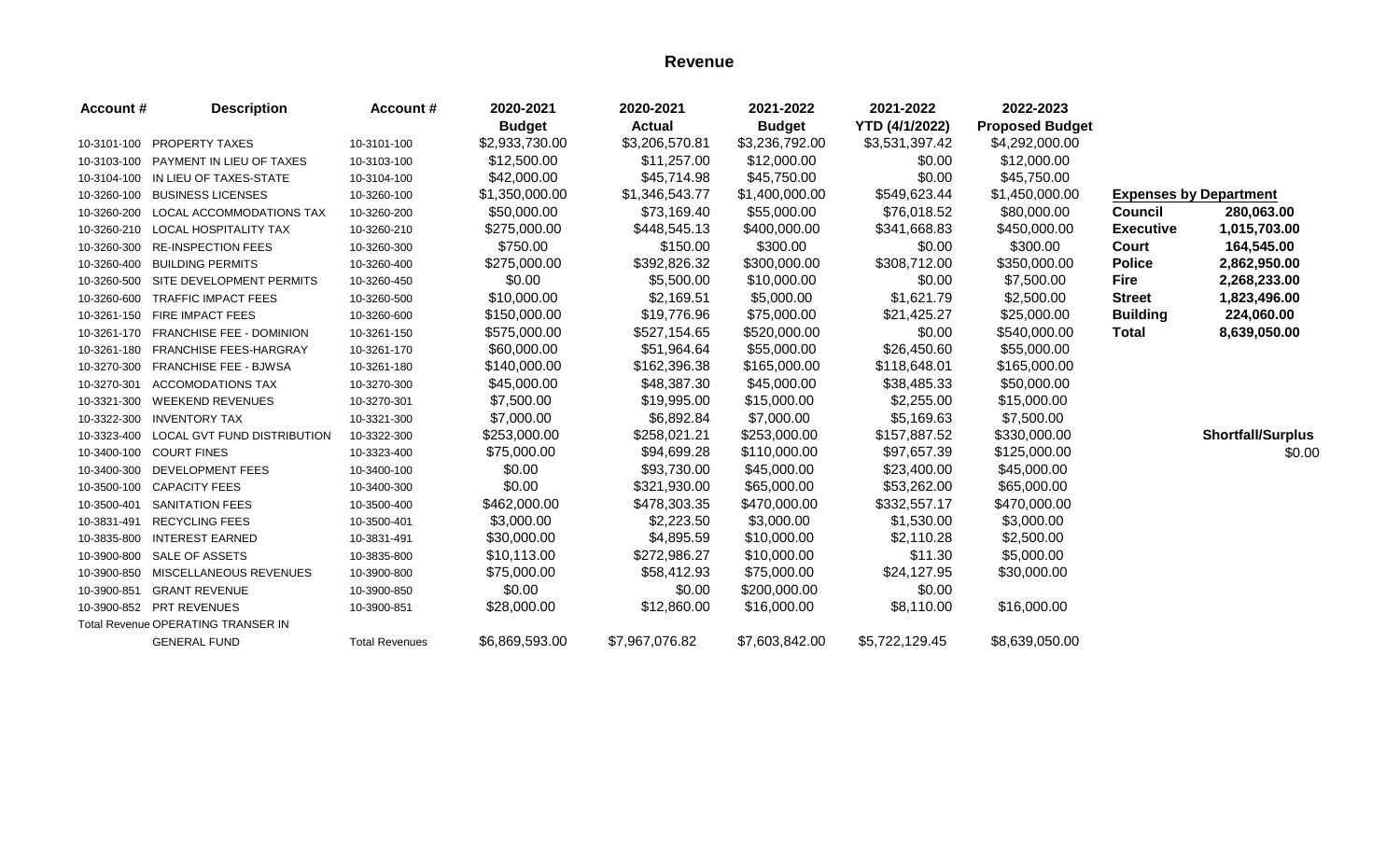## **Legislative**

| Account #                  | <b>Description</b>           | 2020-2021     | 2020-2021    | 2021-2022     | 2021-2022             | 2022-2023              |                                                            |
|----------------------------|------------------------------|---------------|--------------|---------------|-----------------------|------------------------|------------------------------------------------------------|
|                            |                              | <b>Budget</b> | Actual       | <b>Budget</b> | <b>YTD (4/1/2022)</b> | <b>Proposed Budget</b> |                                                            |
| 4110-121                   | SALARIES-REGULAR             | \$46,590.00   | \$46,072.10  | \$48,860.00   | \$33,771.91           |                        | \$44,700.00 Based on 5.9% COLA                             |
| 4110-122                   | SALARIES-OVERTIME            | \$2,000.00    | \$1,308.06   | \$2,000.00    | \$1,436.81            | \$2,000.00             |                                                            |
| 4110-126                   | SALARIES-COUNCIL             | \$23,750.00   | \$23,924.96  | \$23,750.00   | \$18,024.20           | \$23,750.00            |                                                            |
| 4110-128                   | <b>BONUS</b>                 | \$109.00      | \$162.43     | \$163.00      | \$162.42              |                        | \$163.00 Based on keeping bonus at \$150 net               |
| 4110-181                   | <b>FICA</b>                  | \$5,550.00    | \$5,467.27   | \$5,720.00    | \$4,074.52            | \$5,400.00             |                                                            |
| 4110-182                   | <b>RETIREMENT</b>            | \$10,680.00   | \$10,499.37  | \$11,610.00   | \$8,240.73            |                        | \$11,600.00 Based on 1% employer portion increase for SCRS |
| 4110-183                   | <b>HEALTH INSURANCE</b>      | \$12,700.00   | \$12,471.70  | \$12,900.00   | \$10,983.56           |                        | \$13,800.00 Based on 9.05% employer portion increase       |
| 4110-186                   | <b>WORKERS' COMPENSATION</b> | \$500.00      | \$363.04     | \$400.00      | \$323.08              | \$400.00               |                                                            |
| 4110-252                   | <b>INSURANCE</b>             | \$7,000.00    | \$8,448.52   | \$8,450.00    | \$8,448.52            |                        | \$8,450.00 No increases scheduled for next policy year     |
| 4110-260                   | MATERIAL/SUPPLIES            | \$2,000.00    | \$1,845.51   | \$2,000.00    | \$2,392.18            | \$2,500.00             |                                                            |
| 4110-321                   | <b>COMMUNICATIONS</b>        | \$800.00      | \$700.00     | \$800.00      | \$700.00              | \$800.00               |                                                            |
| 4110-325                   | <b>POSTAGE</b>               | \$1,500.00    | \$1,358.41   | \$1,000.00    | \$1,044.92            | \$1,250.00             |                                                            |
| 4110-341                   | PRINTING/ADVERTISING         | \$3,500.00    | \$2,909.32   | \$3,000.00    | \$3,358.78            | \$3,500.00             |                                                            |
| 4110-395                   | TRAVEL/TRAINING              | \$8,000.00    | \$1,644.26   | \$7,500.00    | \$5,577.46            | \$8,000.00             |                                                            |
| 4110-440                   | SPECIAL CONTRACTS            | \$20,000.00   | \$16,496.83  | \$20,000.00   | \$18,850.84           | \$20,000.00            |                                                            |
| 4110-441                   | PROJECTS/CONTRIBUTIONS       | \$125,000.00  | \$109,058.48 | \$125,000.00  | \$170,314.96          |                        | \$125,000.00 MEC request, CVB, BCED                        |
| 4110-491                   | DUES/SUBSCRIPTIONS           | \$6,000.00    | \$5,990.57   | \$6,000.00    | \$5,834.14            | \$6,000.00             |                                                            |
| 4110-499                   | <b>MISCELLANEOUS</b>         | \$500.00      | \$459.38     | \$500.00      | \$0.00                |                        | \$2,750.00 Increased to include upgrade of council chairs  |
| <b>Total Dept. COUNCIL</b> |                              | \$276,179.00  | \$249,180.21 | \$279,653.00  | \$293,539.03          | \$280,063.00           |                                                            |

I have enclosed in the folder a request from the Chamber of Commerce for participation by the Town in its Military Enhancement Committee. They are requesting a contribution of **\$15,000** towards those efforts.

**HPRF is also requesting \$45,000**, and I included their presentation.

The Convention and Visitors Bureau has also requested participation, which could come from both Atax collections and the contributions line item. Project/Contributions also includes the **\$25,000 for the Economic Development Board**

| <b>Balance</b>       | Determined by projects/contributions that come up during the year. |
|----------------------|--------------------------------------------------------------------|
| <b>Street Music</b>  | \$20,000                                                           |
| <b>Housing Trust</b> | ??, \$56,000 in current Housing Fund                               |
| <b>BCEDB</b>         | \$25,000                                                           |
| <b>HPRF</b>          | \$45,000                                                           |
|                      |                                                                    |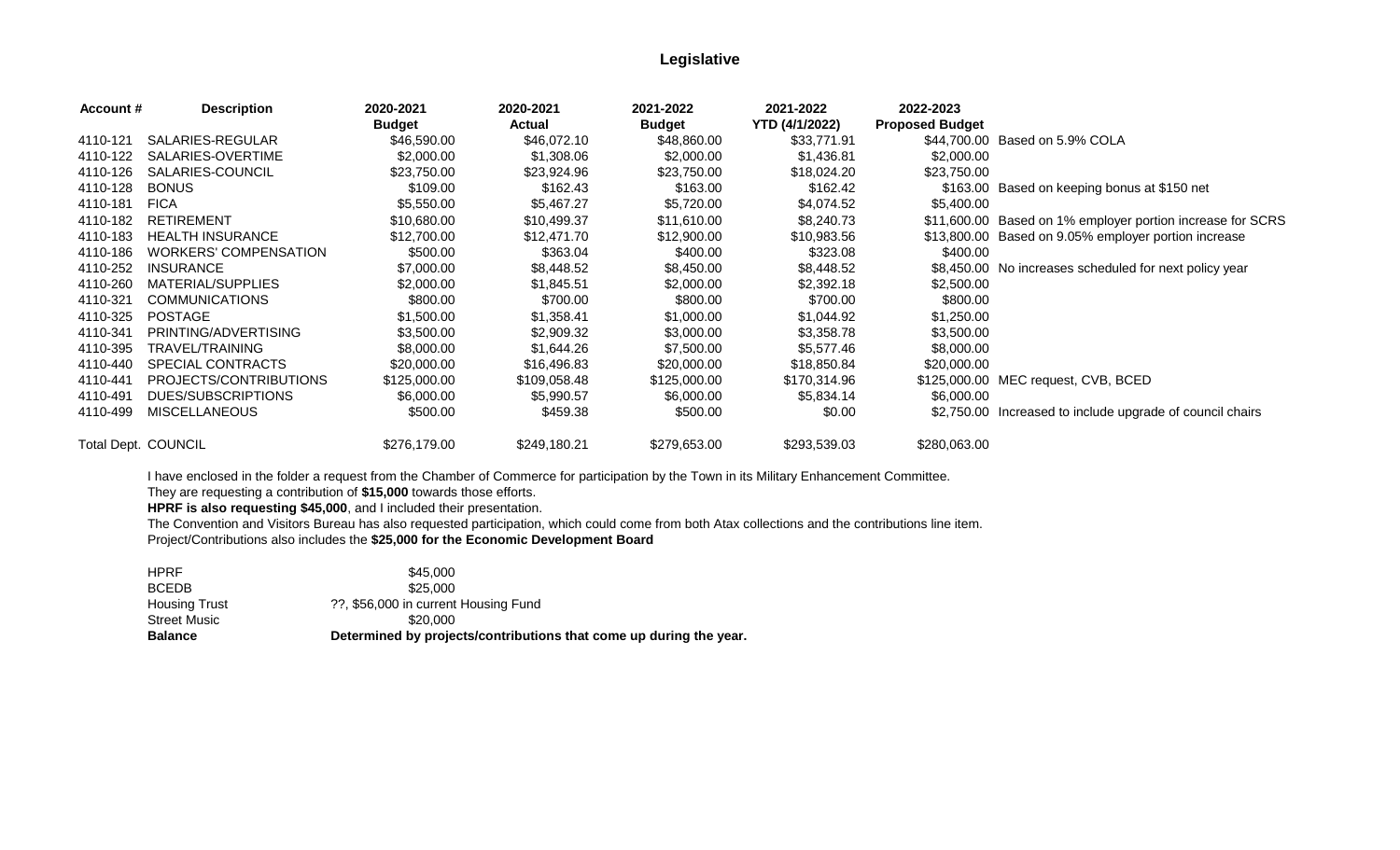### **Executive**

| Account # | <b>Description</b>           | 2020-2021     | 2020-2021    | 2021-2022     | 2021-2022             | 2022-2023              |                                                                                           |
|-----------|------------------------------|---------------|--------------|---------------|-----------------------|------------------------|-------------------------------------------------------------------------------------------|
|           |                              | <b>Budget</b> | Actual       | <b>Budget</b> | <b>YTD (4/1/2022)</b> | <b>Proposed Budget</b> |                                                                                           |
| 4130-121  | SALARIES-REGULAR             | \$362,030.00  | \$352,593.94 | \$373,970.00  | \$317,049.96          |                        | \$470,750.00 Based on 5.9% COLA, also added an employee                                   |
| 4130-128  | <b>BONUS</b>                 | \$9,670.00    | \$9,874.48   | \$9,885.00    | \$10,047.13           |                        | \$10,050.00 Based on keeping bonus at \$150 net and potential \$10,000 Town Manager bonus |
| 4130-181  | <b>FICA</b>                  | \$28,440.00   | \$26,270.72  | \$29,365.00   | \$23,611.25           | \$36,800.00            |                                                                                           |
| 4130-182  | <b>RETIREMENT</b>            | \$56,340.00   | \$55,538.65  | \$61,930.00   | \$52,436.81           |                        | \$82,700.00 Based on 1% employer portion increase for SCRS                                |
| 4130-183  | <b>HEALTH INSURANCE</b>      | \$49,000.00   | \$45,687.32  | \$55,600.00   | \$47,266.50           |                        | \$63,000.00 Based on 9.05% employer portion increase                                      |
| 4130-186  | <b>WORKERS' COMPENSATION</b> | \$3,500.00    | \$2,777.32   | \$3,000.00    | \$2,706.66            | \$3,000.00             |                                                                                           |
| 4130-191  | PROJECTS/CONTRIBUTIONS       | \$25,000.00   | \$18,598.47  | \$25,000.00   | \$13,518.45           | \$10,000.00            |                                                                                           |
| 4130-210  | <b>BANK SERVICE CHARGES</b>  | \$10,000.00   | \$13,276.43  | \$12,500.00   | \$10,025.79           |                        | \$12,500.00 We are adding a convenience fee to address this cost.                         |
| 4130-252  | <b>INSURANCE</b>             | \$2,320.00    | \$2,317.01   | \$2,320.00    | \$2,462.58            |                        | \$2,470.00 No increases scheduled for next policy year                                    |
| 4130-260  | MATERIALS/SUPPLIES           | \$6,000.00    | \$3,427.08   | \$4,000.00    | \$5,078.37            | \$6,000.00             |                                                                                           |
| 4130-321  | <b>COMMUNICATIONS</b>        | \$55,000.00   | \$79,679.87  | \$60,000.00   | \$47,745.13           | \$60,000.00            |                                                                                           |
| 4130-325  | <b>POSTAGE</b>               | \$2,500.00    | \$2,225.22   | \$2,250.00    | \$2,091.32            | \$2,500.00             |                                                                                           |
| 4130-331  | <b>ELECTRIC</b>              | \$2,000.00    | \$2,108.67   | \$2,000.00    | \$1,397.78            | \$2,000.00             |                                                                                           |
| 4130-334  | WATER                        | \$1,750.00    | \$1,640.76   | \$1,750.00    | \$1,632.54            | \$1,850.00             |                                                                                           |
| 4130-341  | PRINTING/ADVERTISING         | \$500.00      | \$502.42     | \$750.00      | \$1,157.90            | \$1,750.00             |                                                                                           |
| 4130-350  | MAINTENANCE/SERVICE          | \$10,000.00   | \$3,650.57   | \$20,000.00   | \$23,830.37           | \$15,000.00            |                                                                                           |
| 4130-353  | TOWN CAR OPERATION           | \$7,200.00    | \$7,200.00   | \$7,200.00    | \$6,000.00            | \$7,200.00             |                                                                                           |
| 4130-395  | TRAVEL/TRAINING              | \$9,500.00    | \$2,742.43   | \$9,500.00    | \$11,531.97           | \$21,133.00            |                                                                                           |
| 4130-440  | SPECIAL CONTRACTS            | \$200,000.00  | \$255,883.46 | \$125,000.00  | \$192,799.30          | \$200,000.00           |                                                                                           |
| 4130-491  | DUES/SUBSCRIPTIONS           | \$1,500.00    | \$1,628.78   | \$1,500.00    | \$829.58              | \$1,500.00             |                                                                                           |
| 4130-499  | <b>MISCELLANEOUS</b>         | \$500.00      | \$396.28     | \$500.00      | \$460.15              | \$500.00               |                                                                                           |
| 4130-505  | CAPITAL EXPENDITURES         | \$0.00        | \$0.00       | \$0.00        | \$22,149.67           | \$5,000.00             |                                                                                           |
|           | Total Dept. EXECUTIVE        | \$842,750.00  | \$888,019.88 | \$808,020.00  | \$795,829.21          | \$1,015,703.00         |                                                                                           |

Maintenance/Service costs in current fiscal year were driven by significant leak repair and upgraded signage.

I am recommending a signfiicant increase in special contracts due to expected needs relative to engineering and legal costs

As mentioned, we are seeing notable increases in the personnel line items due to the addition of an employee.

I may need to make an adjustment on personnel as well, we are contemplating moving codes enforcement to the executive budget from the PD.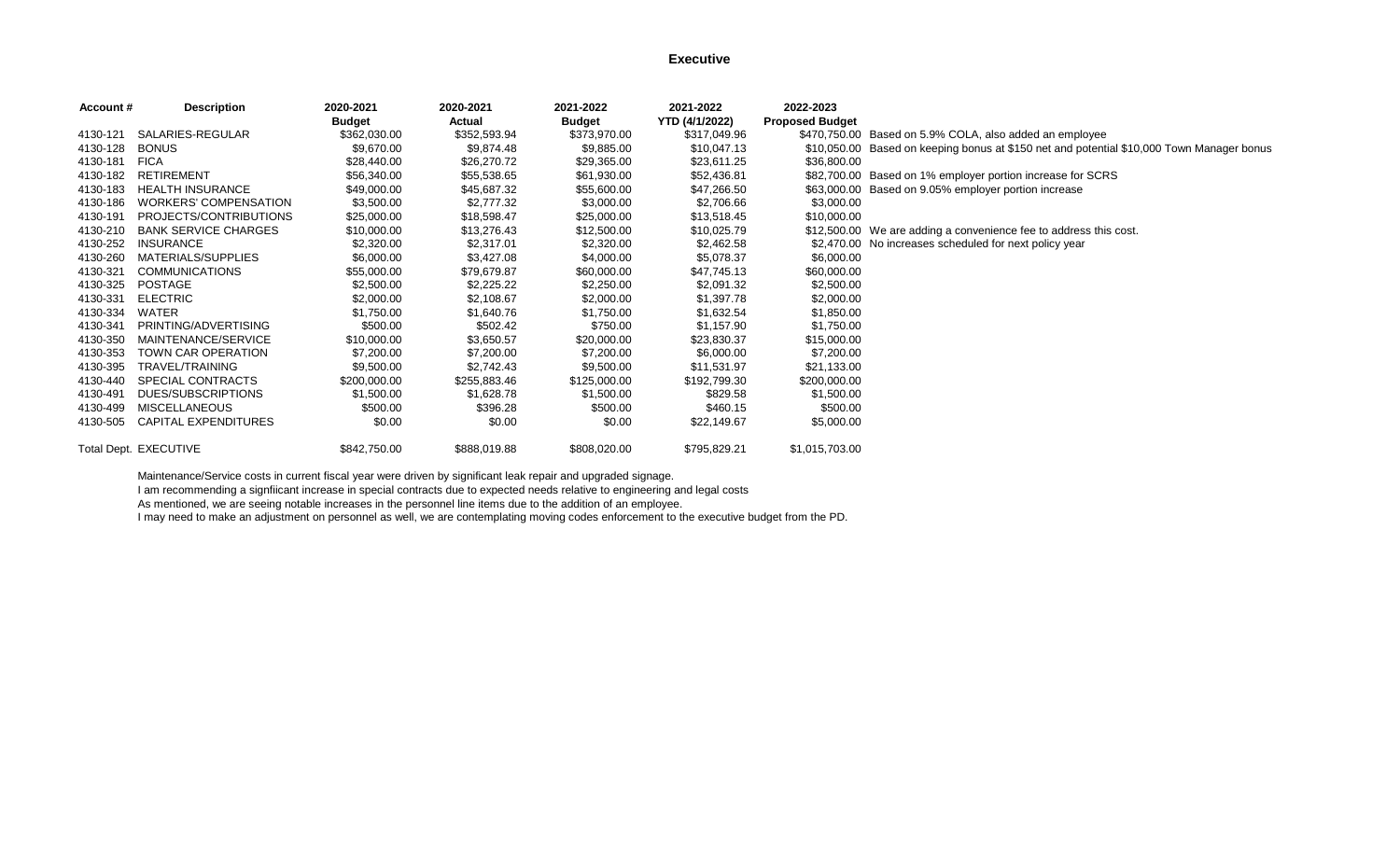## **Court**

| Account#                 | <b>Description</b>      | 2020-2021     | 2020-2021     | 2021-2022     | 2021-2022             | 2022-2023              |                                                           |
|--------------------------|-------------------------|---------------|---------------|---------------|-----------------------|------------------------|-----------------------------------------------------------|
|                          |                         | <b>Budget</b> | <b>Actual</b> | <b>Budget</b> | <b>YTD (4/1/2022)</b> | <b>Proposed Budget</b> |                                                           |
| 4160-121                 | SALARIES-REGULAR        | \$63,800.00   | \$60,667.29   | \$64,870.00   | \$48,701.93           |                        | \$69,500,00 Based on 5.9% COLA                            |
| 4160-122                 | SALARIES-OVERTIME       | \$1,000.00    | \$570.68      | \$1,000.00    | \$752.80              | \$1,000.00             |                                                           |
| 4160-128                 | <b>BONUS</b>            | \$217.00      | \$324.86      | \$325.00      | \$324.86              |                        | \$325.00 Based on keeping bonus at \$150 net              |
| 4160-181                 | <b>FICA</b>             | \$4,980.00    | \$4,632.93    | \$5,065.00    | \$3.757.03            | \$5,450.00             |                                                           |
| 4160-182                 | RETIREMENT              | \$7.720.00    | \$7.642.13    | \$8,375.00    | \$6.118.18            |                        | \$9,650.00 Based on 1% employer portion increase for SCRS |
| 4160-183                 | <b>HEALTH INSURANCE</b> | \$6,400.00    | \$6,164.66    | \$6,500.00    | \$5,462.05            |                        | \$6,900.00 Based on 9.05% employer portion increase       |
| 4160-186                 | WORKERS' COMPENSATION   | \$200.00      | \$126.29      | \$150.00      | \$122.06              | \$150.00               |                                                           |
| 4160-252                 | <b>INSURANCE</b>        | \$720.00      | \$716.00      | \$720.00      | \$716.00              |                        | \$720.00 No increases scheduled for next policy year      |
| 4160-260                 | MATERIALS/SUPPLIES      | \$2,000.00    | \$855.60      | \$1,500.00    | \$1.395.42            | \$1,600.00             |                                                           |
| 4160-395                 | TRAVEL/TRAINING         | \$2,500.00    | \$695.00      | \$2,500.00    | \$363.00              | \$2,250.00             |                                                           |
| 4160-399                 | <b>JURY DUTY PAY</b>    | \$2,500.00    | \$0.00        | \$2,500.00    | \$810.00              | \$2,000.00             |                                                           |
| 4160-440                 | SPECIAL CONTRACTS       | \$55,000.00   | \$57,990.32   | \$60,000.00   | \$54,220.16           | \$65,000.00            |                                                           |
| <b>Total Dept. COURT</b> |                         | \$147,037,00  | \$140,385,76  | \$153,505.00  | \$122,743.49          | \$164,545.00           |                                                           |

Nothng of significance anticipated for the Court budget. I did increase special contracts costs to address a potential increase in public defender costs.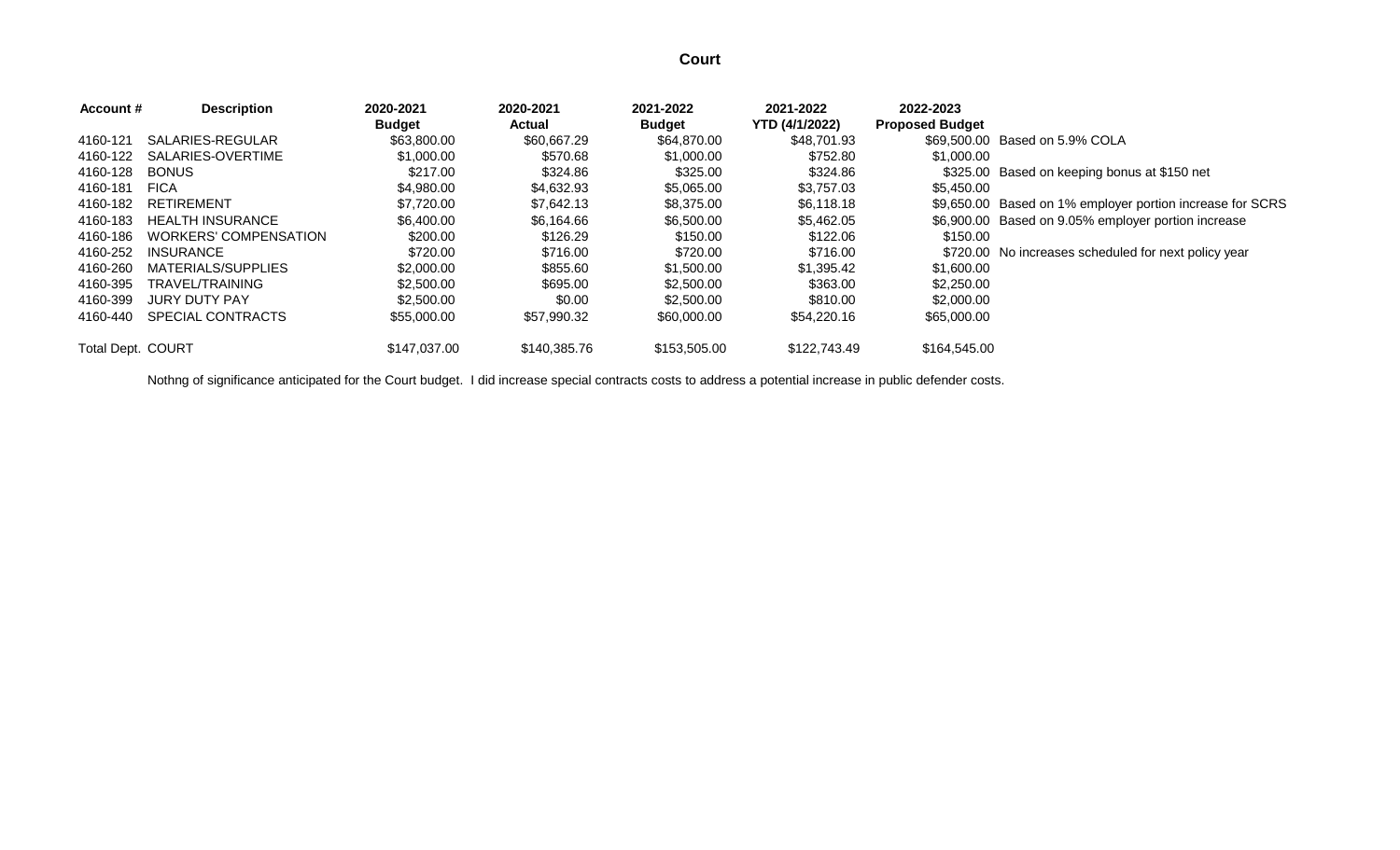#### **Police**

| Account#                  | <b>Description</b>                             | 2020-2021                     | 2020-2021                     | 2021-2022                     | 2021-2022                     | 2022-2023              |                                                                                                                                                   |
|---------------------------|------------------------------------------------|-------------------------------|-------------------------------|-------------------------------|-------------------------------|------------------------|---------------------------------------------------------------------------------------------------------------------------------------------------|
|                           |                                                | <b>Budget</b>                 | Actual                        | <b>Budget</b>                 | YTD (4/1/2022)                | <b>Proposed Budget</b> |                                                                                                                                                   |
| 4310-121                  | SALARIES-REGULAR<br>4310-122 SALARIES-OVERTIME | \$1,434,620.00<br>\$34,000.00 | \$1,428,262.16<br>\$32,062.36 | \$1,530,820.00<br>\$34,000.00 | \$1,135,478.99<br>\$30,571.27 | \$34,000.00            | \$1,593,100.00 Based on 5.9% COLA, longevity increases, promotions and being fully staffed.                                                       |
| 4310-128                  | <b>BONUS</b>                                   | \$2,816.00                    | \$4,547.95                    | \$4,550.00                    | \$4,223.02                    |                        | \$4,550.00 Based on keeping bonus at \$150 net                                                                                                    |
| 4310-181                  | <b>FICA</b>                                    | \$112,570.00                  | \$110,741.46                  | \$120,060.00                  | \$87,025.05                   | \$124,850.00           |                                                                                                                                                   |
|                           | 4310-182 RETIREMENT                            | \$266,790.00                  | \$267,272.14                  | \$299,930.00                  | \$222,109.68                  |                        | \$322,300.00 Based on 1% employer portion increase for PORS                                                                                       |
|                           | 4310-183 HEALTH INSURANCE                      | \$215,300.00                  | \$196,187.76                  | \$248,600.00                  | \$177,917.35                  |                        | \$249,200.00 Based on 9.05% employer portion increase                                                                                             |
| 4310-186                  | <b>WORKERS' COMPENSATION</b>                   | \$46,000.00                   | \$48,677.48                   | \$51,000.00                   | \$56,588.52                   | \$51,000.00            |                                                                                                                                                   |
| 4310-252                  | <b>INSURANCE</b>                               | \$48,970.00                   | \$48,964.25                   | \$54,100.00                   | \$47,137.25                   |                        | \$50,800.00 No increases scheduled for next policy year. Accounts for tort insurance for two additional hires.                                    |
| 4310-260                  | <b>MATERIALS/SUPPLIES</b>                      | \$21,000.00                   | \$9,953.61                    | \$21,000.00                   | \$10,815.68                   | \$17,500.00            |                                                                                                                                                   |
| 4310-321                  | <b>COMMUNICATIONS</b>                          | \$23,000.00                   | \$27,177.23                   | \$23,000.00                   | \$20,823.53                   | \$25,000.00            |                                                                                                                                                   |
| 4310-331                  | <b>ELECTRIC</b>                                | \$5,500.00                    | \$6,048.74                    | \$5,500.00                    | \$4,097.31                    | \$5,500.00             |                                                                                                                                                   |
| 4310-334                  | WATER                                          | \$1,000.00                    | \$1,680.11                    | \$1,000.00                    | \$2,748.55                    | \$2,500.00             |                                                                                                                                                   |
| 4310-341                  | PRINTING/ADVERTISING                           | \$1,500.00                    | \$603.57                      | \$1,500.00                    | \$1,987.87                    | \$3,000.00             |                                                                                                                                                   |
| 4310-350                  | MAINTENANCE/SERVICE                            | \$8,000.00                    | \$5,207.29                    | \$8,000.00                    | \$2,863.84                    | \$5,000.00             |                                                                                                                                                   |
| 4310-354                  | <b>VEHICLE GAS</b>                             | \$46,000.00                   | \$43,842.26                   | \$46,000.00                   | \$40,377.47                   |                        | \$55,000.00 Increased to reflect higher fuel costs                                                                                                |
| 4310-355                  | <b>VEHICLE INSURANCE</b>                       | \$34,980.00                   | \$37,128.25                   | \$40,000.00                   | \$38,515.28                   |                        | \$42,000.00 No increases scheduled for next policy year. Projection based on no new vehicles.                                                     |
| 4310-356                  | <b>VEHICLE TIRES</b>                           | \$6,000.00                    | \$4,444.33                    | \$8,000.00                    | \$4,934.47                    | \$7,500.00             |                                                                                                                                                   |
| 4310-357                  | <b>VEHICLE MAINTENANCE</b>                     | \$18,000.00                   | \$18,750.05                   | \$18,000.00                   | \$18,240.22                   | \$15,000.00            |                                                                                                                                                   |
| 4310-392                  | <b>CLOTHING/UNIFORMS</b>                       | \$16,000.00                   | \$12,413.45                   | \$15,000.00                   | \$4,306.98                    | \$10,000.00            |                                                                                                                                                   |
| 4310-395                  | <b>TRAVEL/TRAININIG</b>                        | \$8,000.00                    | \$8,264.98                    | \$8,000.00                    | \$6,741.49                    | \$8,000.00             | Add \$2,000 on item 321 for 4 more Mi-Fi's                                                                                                        |
| 4310-396                  | TRAVEL-EXTRADITION                             | \$750.00                      | \$0.00                        | \$750.00                      | \$0.00                        | \$750.00               | Add \$1,500 on item 341 for more advertising                                                                                                      |
| 4310-397                  | TRAVEL-JUVENILE                                | \$600.00                      | \$975.00                      | \$600.00                      | \$0.00                        | \$600.00               | Cost of Fuel will need some help too                                                                                                              |
| 4310-444                  | RADAR/SCREENING                                | \$6,000.00                    | \$1,782.34                    | \$6,000.00                    | \$5,416.39                    | \$6,000.00             | Add \$5,540 on item 491 for 16 in car license fees and 12 Body worn camera license fees (should get some of these reimbursed from the new grants) |
|                           | 4310-445 COMPUTER/COPIER                       | \$11,200.00                   | \$10,023.98                   | \$11,000.00                   | \$3,400.20                    | \$7,500.00             |                                                                                                                                                   |
| 4310-491                  | DUES/SUBSCRIPTIONS                             | \$2,200.00                    | \$1,296.00                    | \$2,200.00                    | \$950.00                      | \$7,000.00             |                                                                                                                                                   |
| 4310-499                  | <b>MISCELLANEOUS</b>                           | \$3,000.00                    | (\$328.39)                    | \$3,000.00                    | (\$342.36)                    | \$2,500.00             |                                                                                                                                                   |
| 4310-501                  | <b>LEASE PAYMENTS</b>                          | \$103,000.00                  | \$108,962.98                  | \$128,625.00                  | \$93,310.42                   |                        | \$147,800.00 Projection based on no new vehicles.                                                                                                 |
|                           | 4310-505 CAPITAL EXPENDITURES                  | \$20,000.00                   | \$13,169.04                   | \$15,000.00                   | \$140,953.87                  | \$65,000.00            |                                                                                                                                                   |
| <b>Total Dept. POLICE</b> |                                                | \$2,496,796.00                | \$2,448,110,38                | \$2,705,235.00                | \$2.161.192.34                | \$2,862,950.00         |                                                                                                                                                   |

We were able to address some anticipated capital purchases discussed during the retreat in the current fiscal year; however, we are working on improvements to the second floor of the PD, so we can discuss this during the workshops and address the capital line item. I included in the folder the estimate on the improvement to the PD second floor.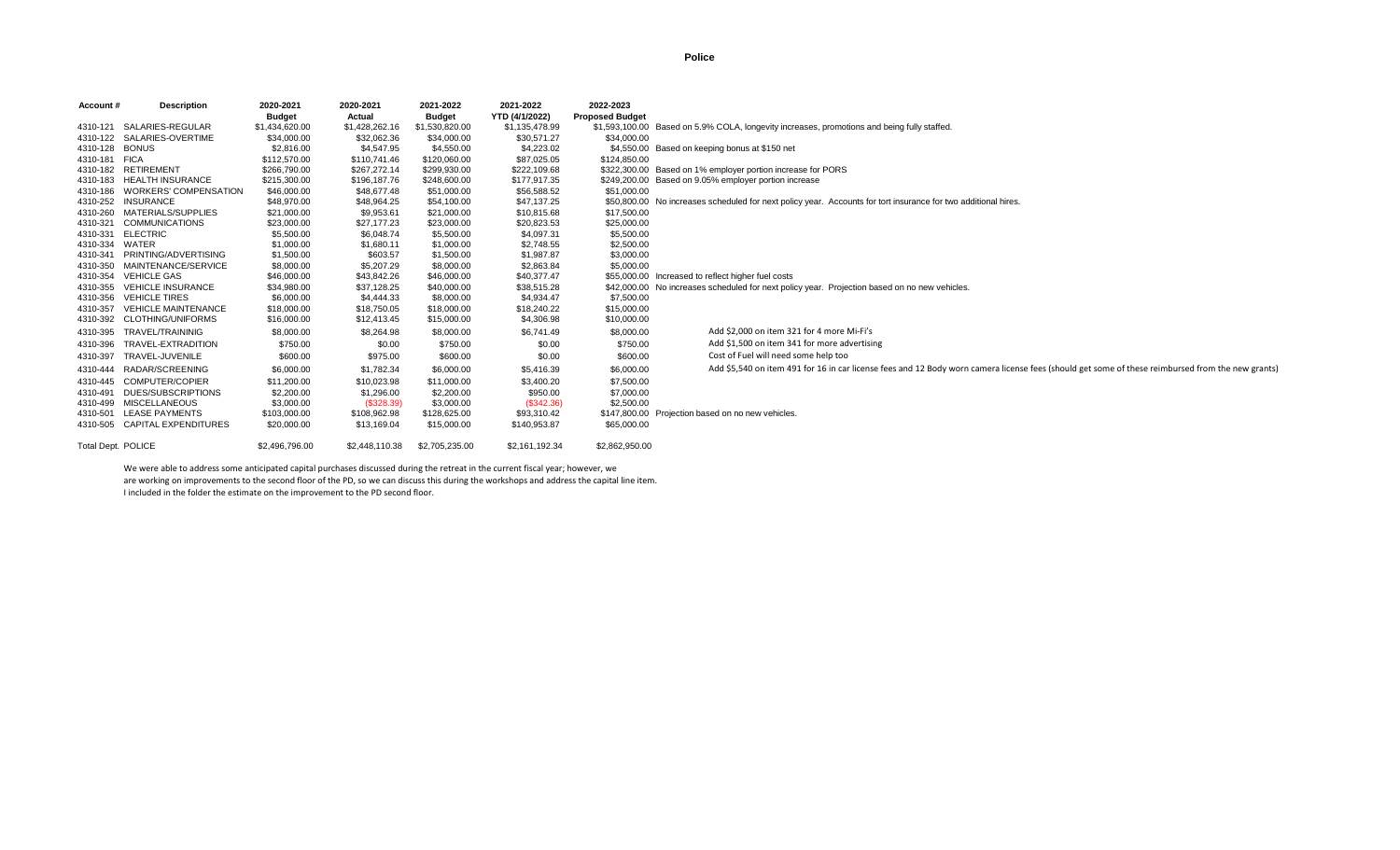# **Fire**

| Account #               | <b>Description</b>          | 2020-2021      | 2020-2021      | 2021-2022      | 2021-2022             | 2022-2023              |                                                     |
|-------------------------|-----------------------------|----------------|----------------|----------------|-----------------------|------------------------|-----------------------------------------------------|
|                         |                             | <b>Budget</b>  | Actual         | <b>Budget</b>  | <b>YTD (4/1/2022)</b> | <b>Proposed Budget</b> |                                                     |
| 4340-331                | <b>ELECTRIC</b>             | \$5,500.00     | \$6,048.82     | \$5,500.00     | \$4,097.36            | \$5,500.00             |                                                     |
| 4340-334                | WATER                       | \$1,000.00     | \$1,505.18     | \$1,000.00     | \$2,748.57            | \$2,500.00             |                                                     |
| 4340-350                | MAINTENANCE/SERVICE         | \$0.00         | \$300.00       | \$0.00         | \$0.00                | \$300.00               |                                                     |
| 4340-355                | <b>VEHICLE INSURANCE</b>    | \$16,400.00    | \$16.174.58    | \$16,400.00    | \$16.174.58           | \$16,200.00            |                                                     |
| 4340-357                | <b>VEHICLE MAINT/REPAIR</b> | \$0.00         | \$572.45       | \$1,000.00     | (\$440.00)            | \$1,000.00             |                                                     |
| 4340-440                | SPECIAL CONTRACTS           | \$1,874,000.00 | \$1,900,296.84 | \$1,956,000.00 | \$1,467,066.78        | 2.191.530              |                                                     |
| 4340-501                | LEASE PAYMENTS              | \$51,203.00    | \$51.202.76    | \$51,203.00    | \$51,202.76           |                        | \$51,203.00 Two payments remain, counting this one. |
| <b>Total Dept. FIRE</b> |                             | \$1,948,103.00 | \$1,976,100.63 | \$2,031,103.00 | \$1,540,850.05        | \$2,268,233.00         |                                                     |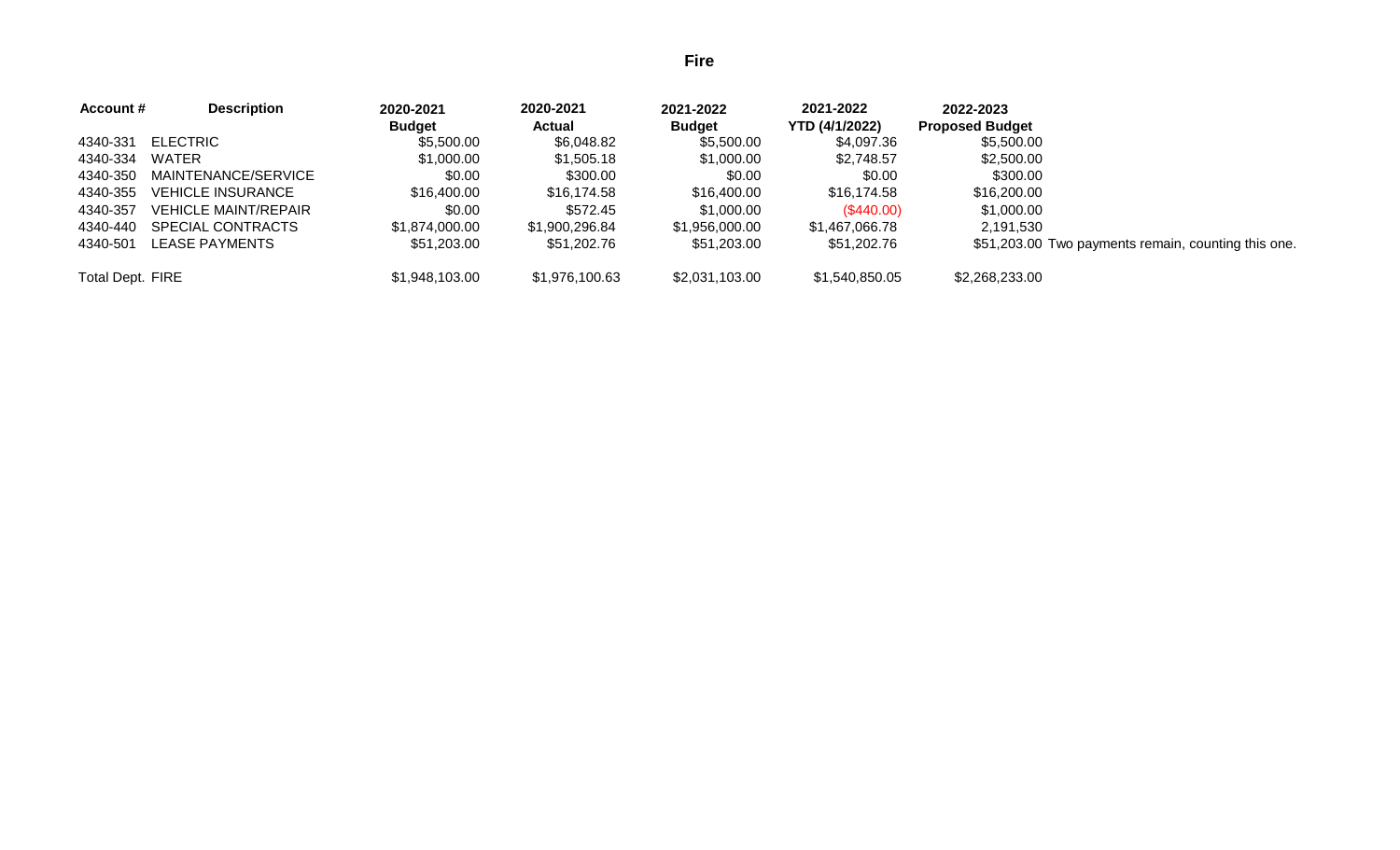## **Streets and Sanitation**

| <b>Account#</b> | <b>Description</b>               | 2020-2021      | 2020-2021      | 2021-2022      | 2021-2022             | 2022-2023              |                                                                                                                  |
|-----------------|----------------------------------|----------------|----------------|----------------|-----------------------|------------------------|------------------------------------------------------------------------------------------------------------------|
|                 |                                  | <b>Budget</b>  | Actual         | <b>Budget</b>  | <b>YTD (4/1/2022)</b> | <b>Proposed Budget</b> |                                                                                                                  |
| 4710-121        | SALARIES-REGULAR                 | \$236,030.00   | \$228,171.40   | \$243,350.00   | \$176,928.66          |                        | \$266,100.00 Based on 5.9% COLA and remaining at current staff level.                                            |
| 4710-122        | SALARIES-OVERTIME                | \$6,000.00     | \$280.44       | \$3,000.00     | \$3,252.25            | \$4,000.00             |                                                                                                                  |
| 4710-128        | <b>BONUS</b>                     | \$650.00       | \$974.56       | \$975.00       | \$974.58              |                        | \$975.00 Based on keeping bonus at \$150 net                                                                     |
| 4710-181        | <b>FICA</b>                      | \$18,570.00    | \$16,794.71    | \$18,920.00    | \$13,509.64           | \$20,750.00            |                                                                                                                  |
| 4710-182        | RETIREMENT                       | \$35,580.00    | \$33,465.44    | \$38,535.00    | \$27,453.30           |                        | \$43,950.00 Based on 1% employer portion increase for SCRS                                                       |
| 4710-183        | <b>HEALTH INSURANCE</b>          | \$39,400.00    | \$44,891.34    | \$42,000.00    | \$32,709.99           |                        | \$42,100.00 Based on 9.05% employer portion increase                                                             |
| 4710-186        | <b>WORKERS' COMPENSATION</b>     | \$8,500.00     | \$9,193.03     | \$9,500.00     | \$11,251.82           | \$9,500.00             |                                                                                                                  |
| 4710-260        | MATERIALS/SUPPLIES               | \$30,000.00    | \$42,853.42    | \$35,000.00    | \$44,004.07           | \$47,500.00            |                                                                                                                  |
| 4710-321        | <b>COMMUNICATIONS</b>            | \$2,200.00     | \$2,578.95     | \$2,500.00     | \$1,971.70            | \$2,500.00             |                                                                                                                  |
| 4710-331        | <b>ELECTRIC</b>                  | \$80,000.00    | \$97,967.28    | \$85,000.00    | \$66,136.50           | \$82,500.00            |                                                                                                                  |
| 4710-334        | WATER                            | \$6,000.00     | \$5,875.75     | \$7,000.00     | \$6,258.68            | \$7,000.00             |                                                                                                                  |
| 4710-350        | MAINTENANCE/SERVICE              | \$10,000.00    | \$12,070.43    | \$17,500.00    | \$11,817.59           | \$17,500.00            |                                                                                                                  |
| 4710-354        | <b>VEHICLE GAS</b>               | \$17,500.00    | \$14,957.24    | \$17,500.00    | \$10,623.49           | \$17,500.00            |                                                                                                                  |
| 4710-355        | <b>VEHICLE INSURANCE</b>         | \$34,910.00    | \$36,406.03    | \$36,450.00    | \$36,334.76           |                        | \$38,000.00 No increases scheduled for next policy year. Would need to be adjusted for potential new vehicles.   |
| 4710-356        | <b>VEHICLE TIRES</b>             | \$5,000.00     | \$6,111.78     | \$7,000.00     | \$2,782.35            | \$5,000.00             |                                                                                                                  |
| 4710-357        | <b>VEHICLE MAINTENANCE</b>       | \$12,500.00    | \$20,383.18    | \$17,500.00    | \$8,847.27            | \$12,500.00            |                                                                                                                  |
| 4710-392        | <b>CLOTHING/UNIFORMS</b>         | \$7,500.00     | \$9,115.00     | \$7,500.00     | \$6,606.43            | \$7,000.00             |                                                                                                                  |
| 4710-395        | TRAVEL/TRAINING                  | \$1,000.00     | \$380.65       | \$1,000.00     | \$677.14              | \$1,000.00             |                                                                                                                  |
| 4710-440        | <b>RECYCLING</b>                 | \$108,000.00   | \$93,754.20    | \$108,000.00   | \$59,821.44           | \$90,000.00            |                                                                                                                  |
| 4710-441        | LANDSCAPING                      | \$185,000.00   | \$187,746.92   | \$200,000.00   | \$132,097.78          | \$195,000.00           |                                                                                                                  |
| 4710-442        | GARBAGE                          | \$252,000.00   | \$251,455.46   | \$252,000.00   | \$168,233.28          | \$250,000.00           |                                                                                                                  |
| 4710-499        | <b>MISCELLANEOUS</b>             | \$2,500.00     | \$680.57       | \$2,000.00     | \$356.03              | \$1,000.00             |                                                                                                                  |
| 4710-501        | <b>LEASE PAYMENTS</b>            | \$52,121.00    | \$52,120.83    | \$52,121.00    | \$52,120.83           |                        | \$52,121.00 Final payment. Would need to be adjusted for potential financing of new vehicles.                    |
| 4710-505        | <b>CAPITAL EXPENDITURES</b>      | \$100,000.00   | \$4,201.00     | \$175,000.00   | \$42,647.50           |                        | \$545,000.00 Placeholder for purchase of lift and trailer and now includes debt service payment for the GO Bond. |
|                 | 4710-699 PRT PROJECTS            | \$35,000.00    | \$43,617.59    | \$37,500.00    | \$54,043.89           |                        | \$65,000.00 Reviewing and refining vendors and proofing out some of the invoicing.                               |
|                 |                                  |                |                |                |                       |                        | Will add wifi to this line item, \$2,600                                                                         |
|                 | Total Dept. STREETS & SANITATION | \$1,285,961.00 | \$1,216,047.20 | \$1,416,851.00 | \$971.460.97          | \$1,823,496.00         |                                                                                                                  |

Staff is considering the purchase of a 40 foot lift. We have significant costs under PRT for lift rental and may realize long-term savings through a purchase. Used lifts can cost around \$35,000, and new lifts are anywhere from \$60,000-\$85,000.